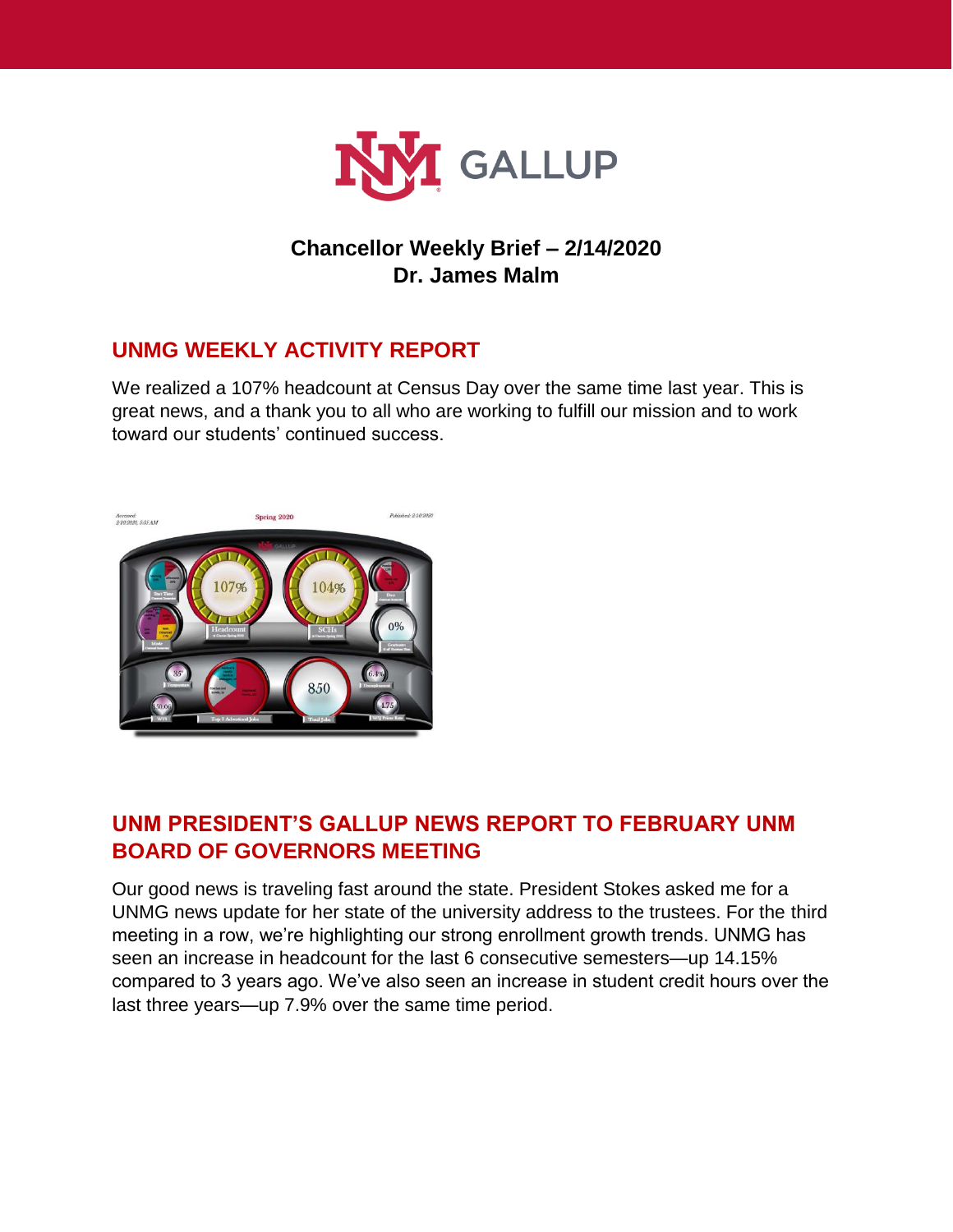#### **UNM-GALLUP ADVISORY BOARD**

Our local advisory board is active and—as a reminder—open to the public. I collaborated with Chairman Richards on the Feb. 18 agenda. Highlights include an annual budget vote on the executive strategic budget for presentation to the UNM regents governing board in Albuquerque on March 6. And, a College of Education briefing on the baccalaureate degree completion programs extended to our campus this semester. For upcoming meetings, please check the schedule at [https://gallup.unm.edu/administration/localboard.](https://gallup.unm.edu/administration/localboard) Again, meetings are open to one and all!



# **UNMG LEGISLATIVE ADVOCACY IN SANTA FE**

I spent three more days in Santa Fe this week, where the Secretary of Higher Education invited me to stand in support of HB14 and SB323 and was happy to do it! I carried the sentiment that the strength of higher education in New Mexico will be beneficial to our students at UNMG. Our advocacy in Santa Fe is important to our mission, and it's my pleasure to work with our state officials on behalf of our campus.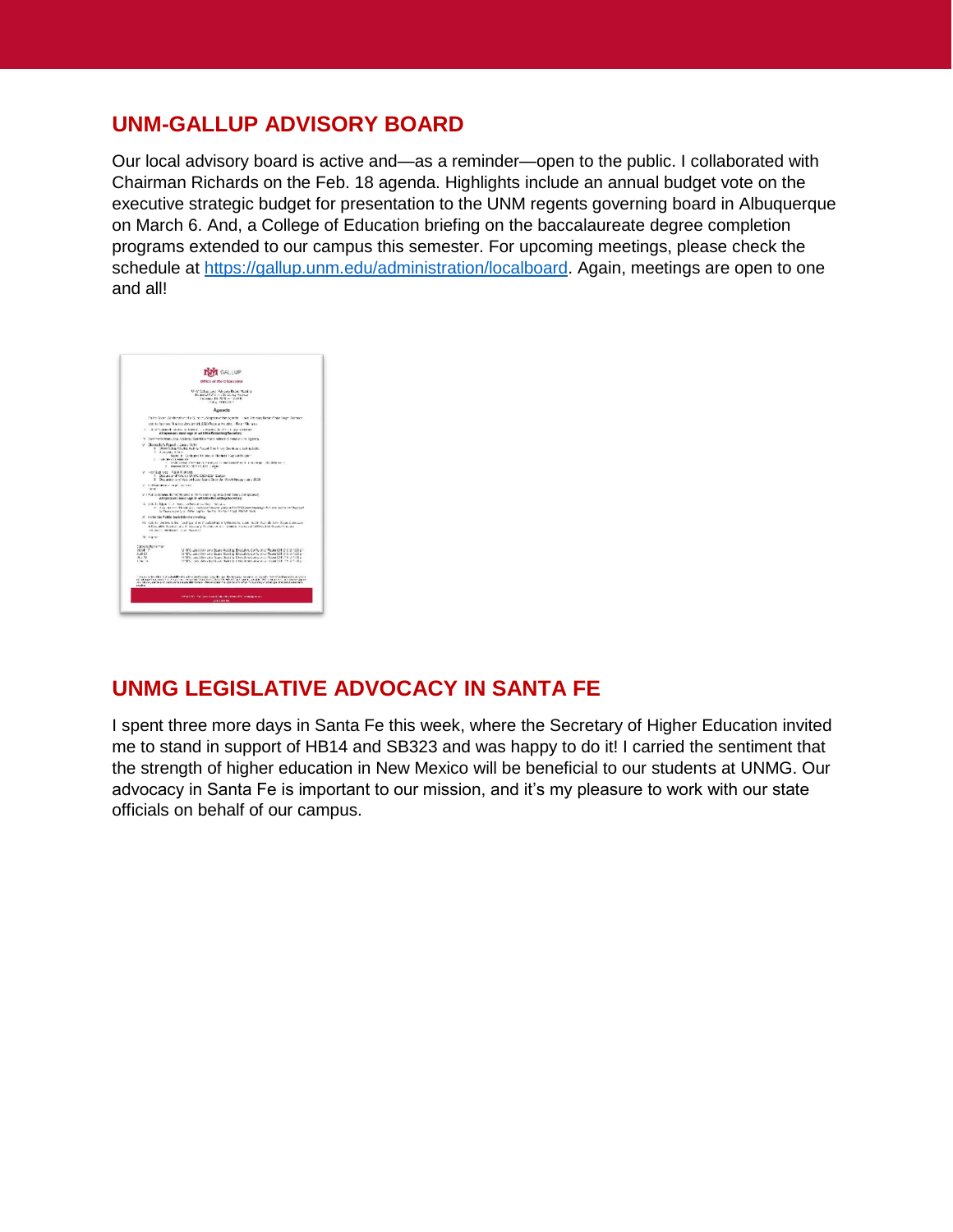



On February 10-11, I supported Cyndi Jarvison and Gallup's star client, 'I Knead Sugar,' at a reception hosted by Lt. Gov. Howie Morales. We are proud to support Go Gallup and our awesome Small Business Development Center.